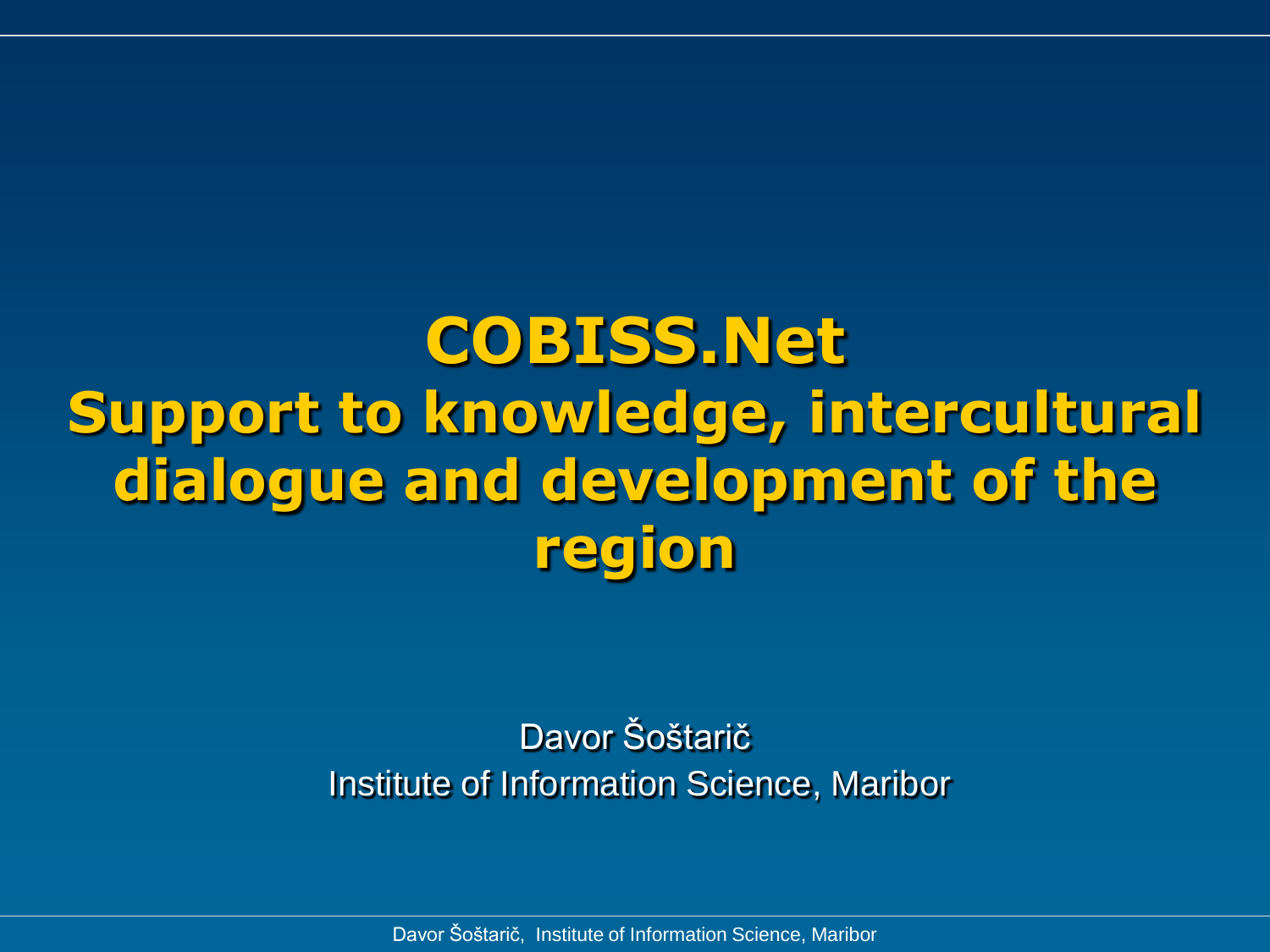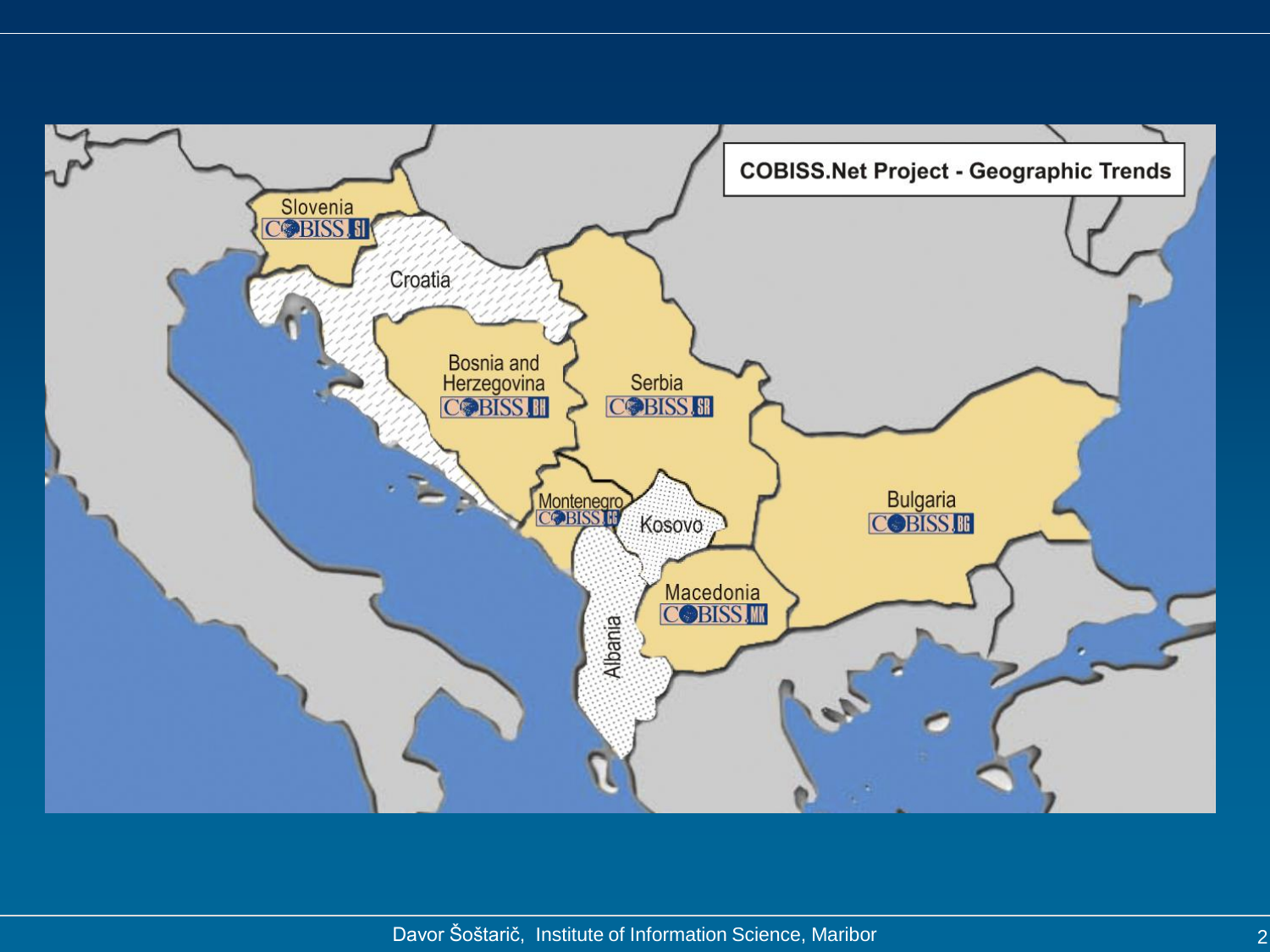### **IZUM and COBISS.Net**

- **Proven organizational solutions and COBISS software support for the automation of library functions with shared cataloguing within the COBISS.Net network;**
- **Proven methodology and software to manage researchers' bibliographies within the COBISS system, and the application for setting up a national research information system (E-CRIS);**
- **A variety of training programs for librarians and IT professionals;**
- **Biennial international COBISS conferences and specific workshops.**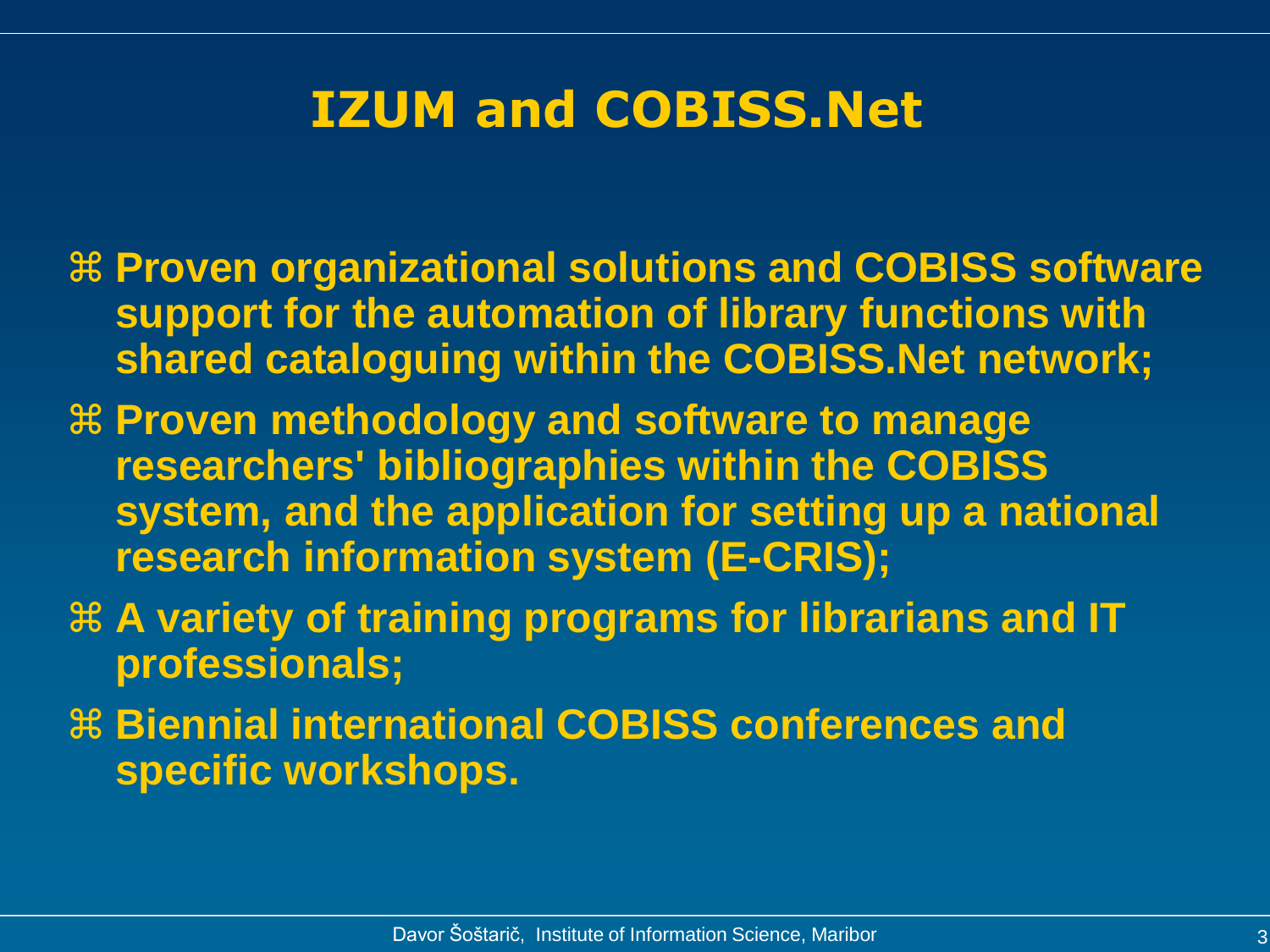### **IZUM and COBISS.Net**

Based on the establishment of COBISS.Net and the free exchange of bibliographic records, created in library information systems of Bosnia and Herzegovina, Bulgaria, Montenegro, Macedonia, Serbia and Slovenia, as well as on the agreements with the line ministries of certain countries, IZUM acts as:

*the regional centre for the development of integrated library systems and current research information systems*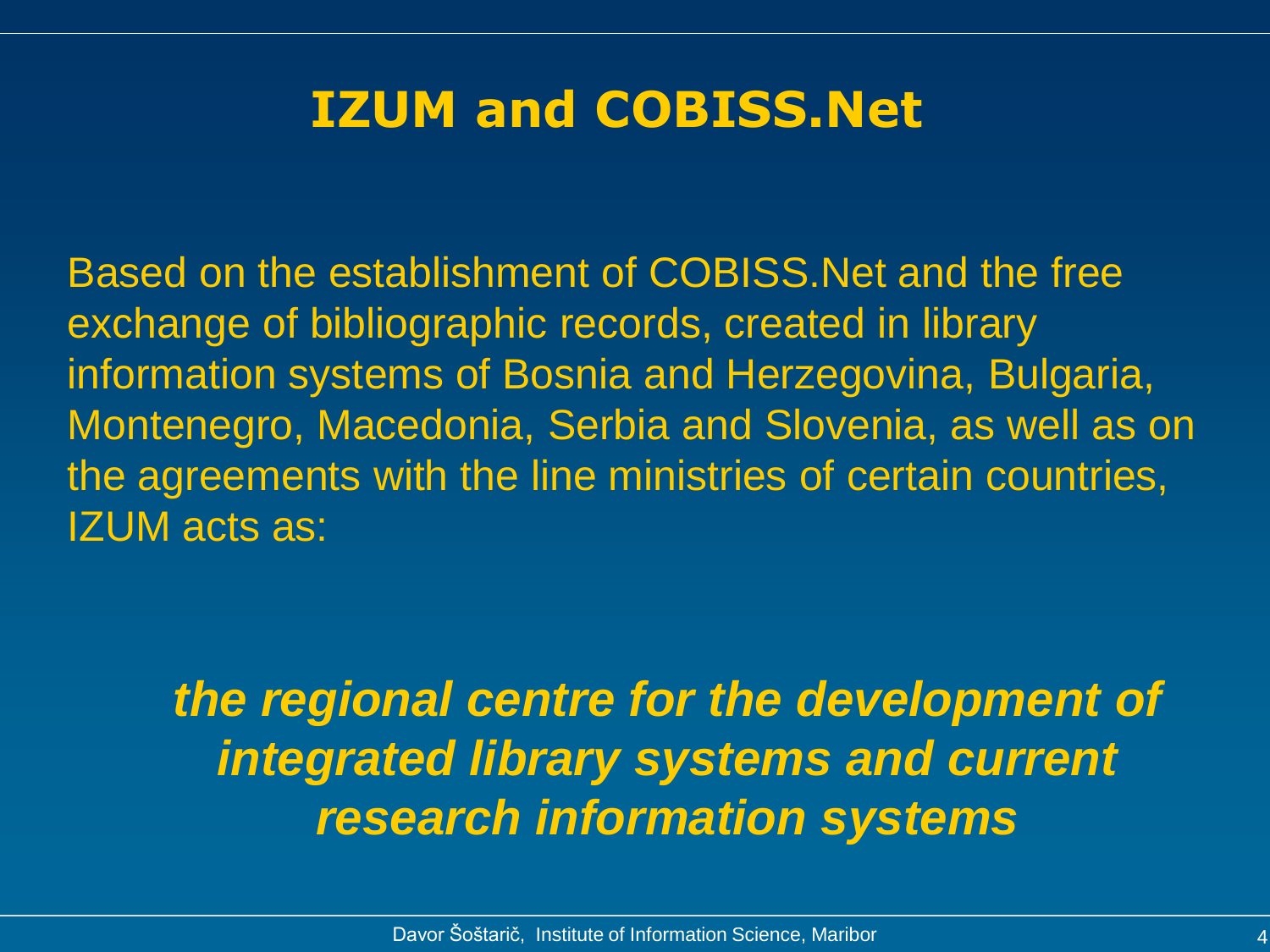

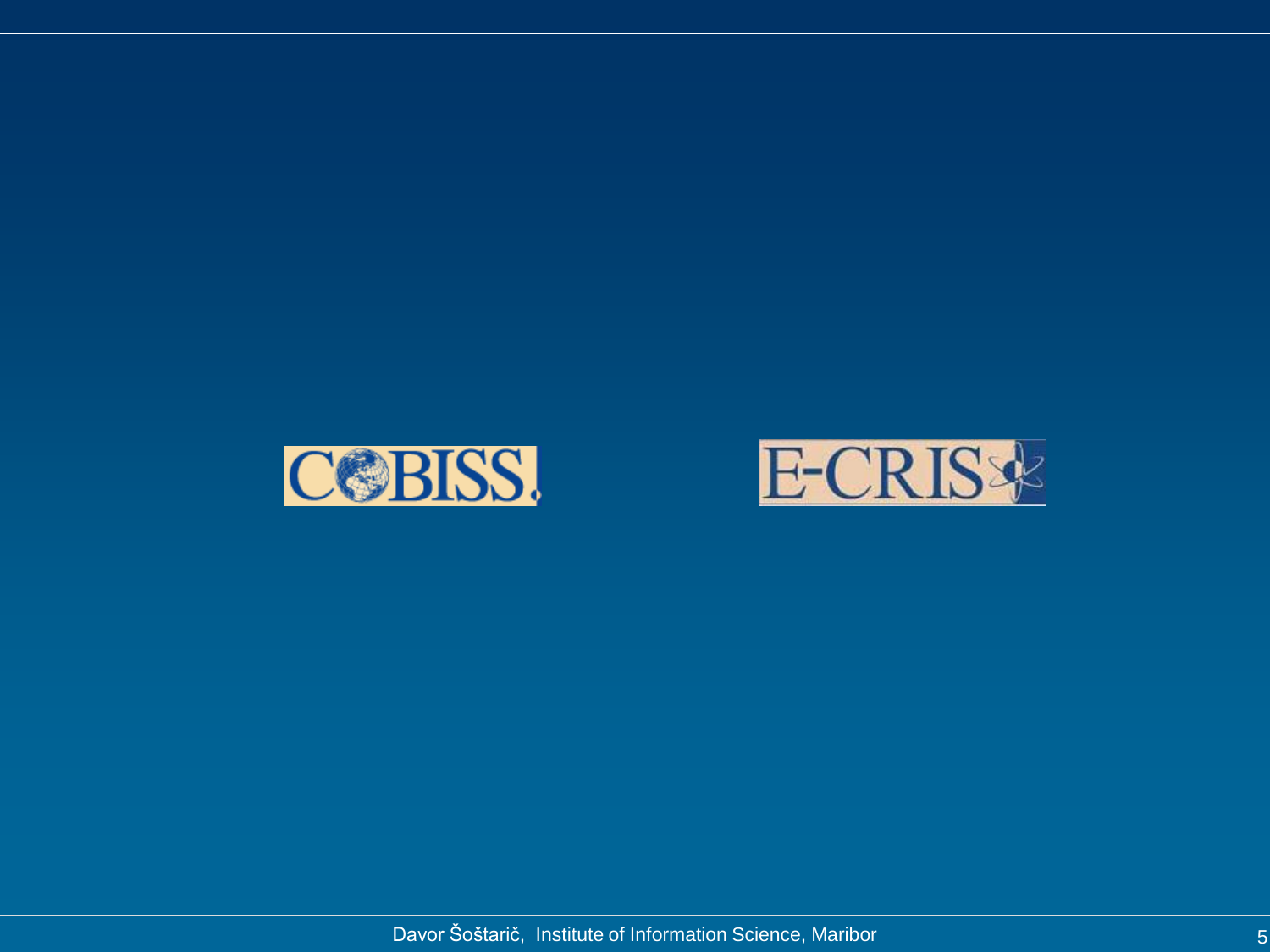

# **The whole national research potential**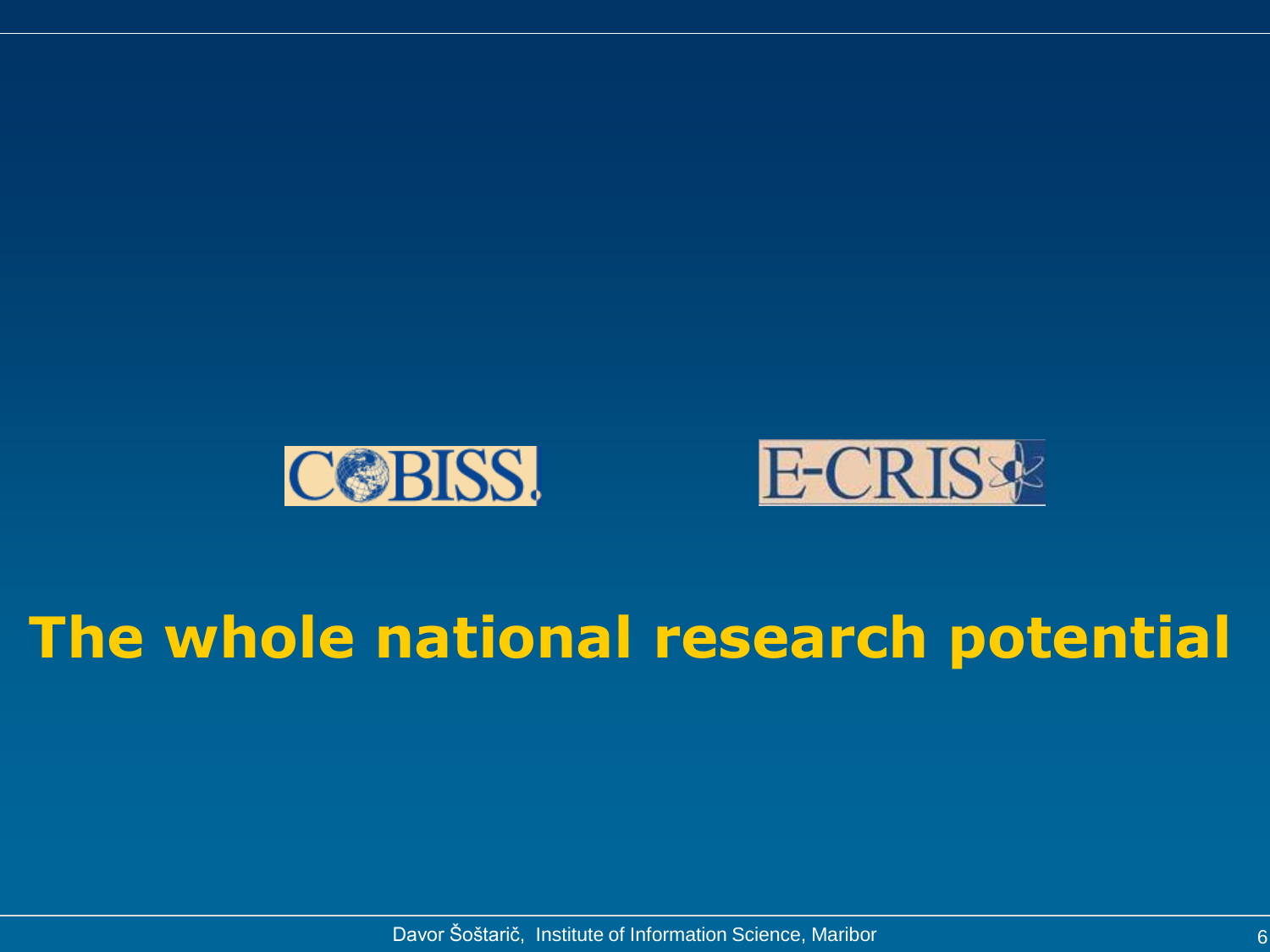*PUBLIC AUTHORITIES SCOUTS*





# **The whole national research potential**

Davor Šoštarič, Institute of Information Science, Maribor 7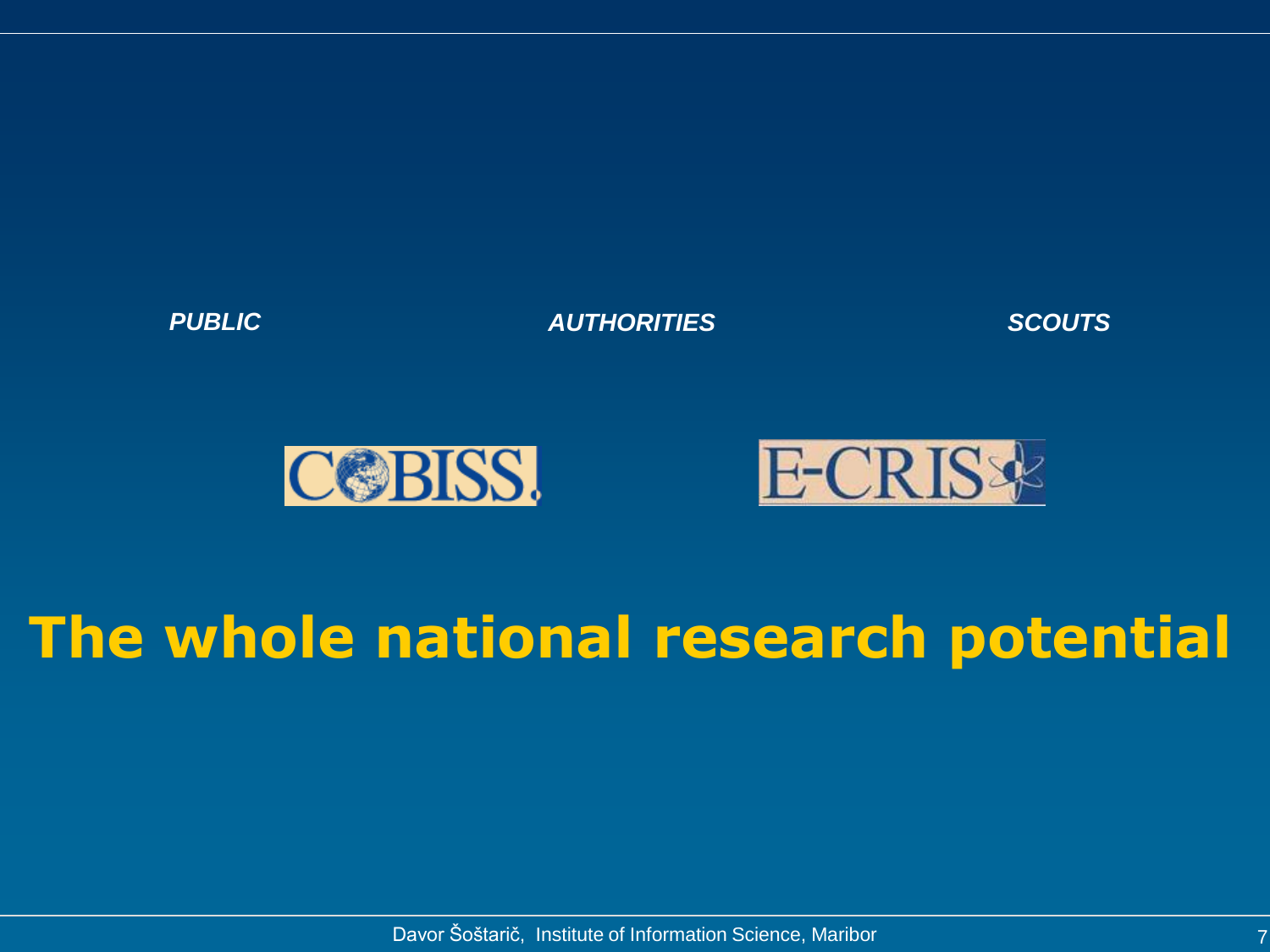





## **The whole national research potential**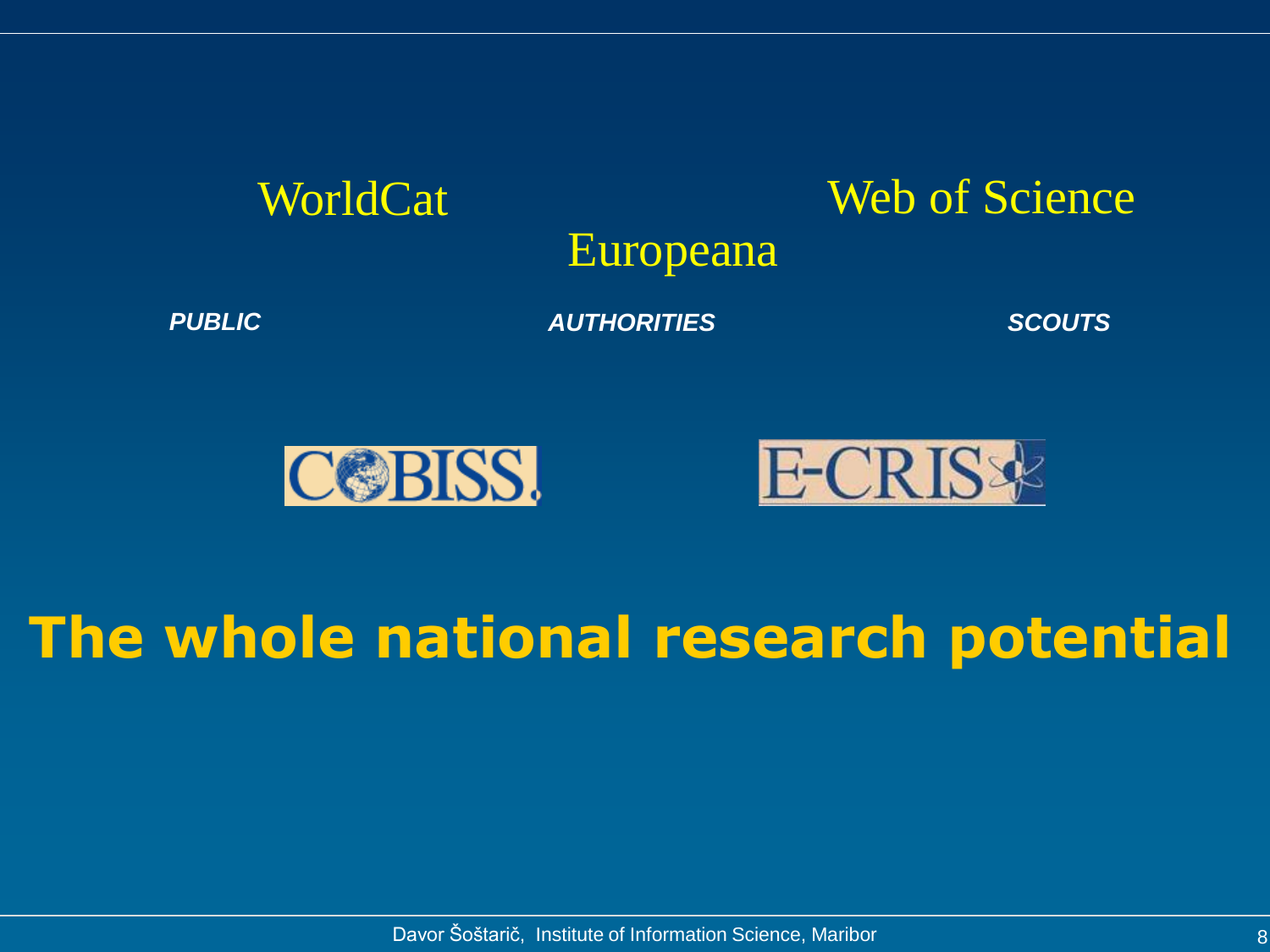## **Bibliography**

- **Everything is within the COBISS.XX**
- **Normal cataloguing rules**
- **PLUS some additional information**
- **Unique ID for each researcher**
- **Creators can be only authorized and licensed librarians**
- *Document in hand*
- **Clasification by the unique tipology**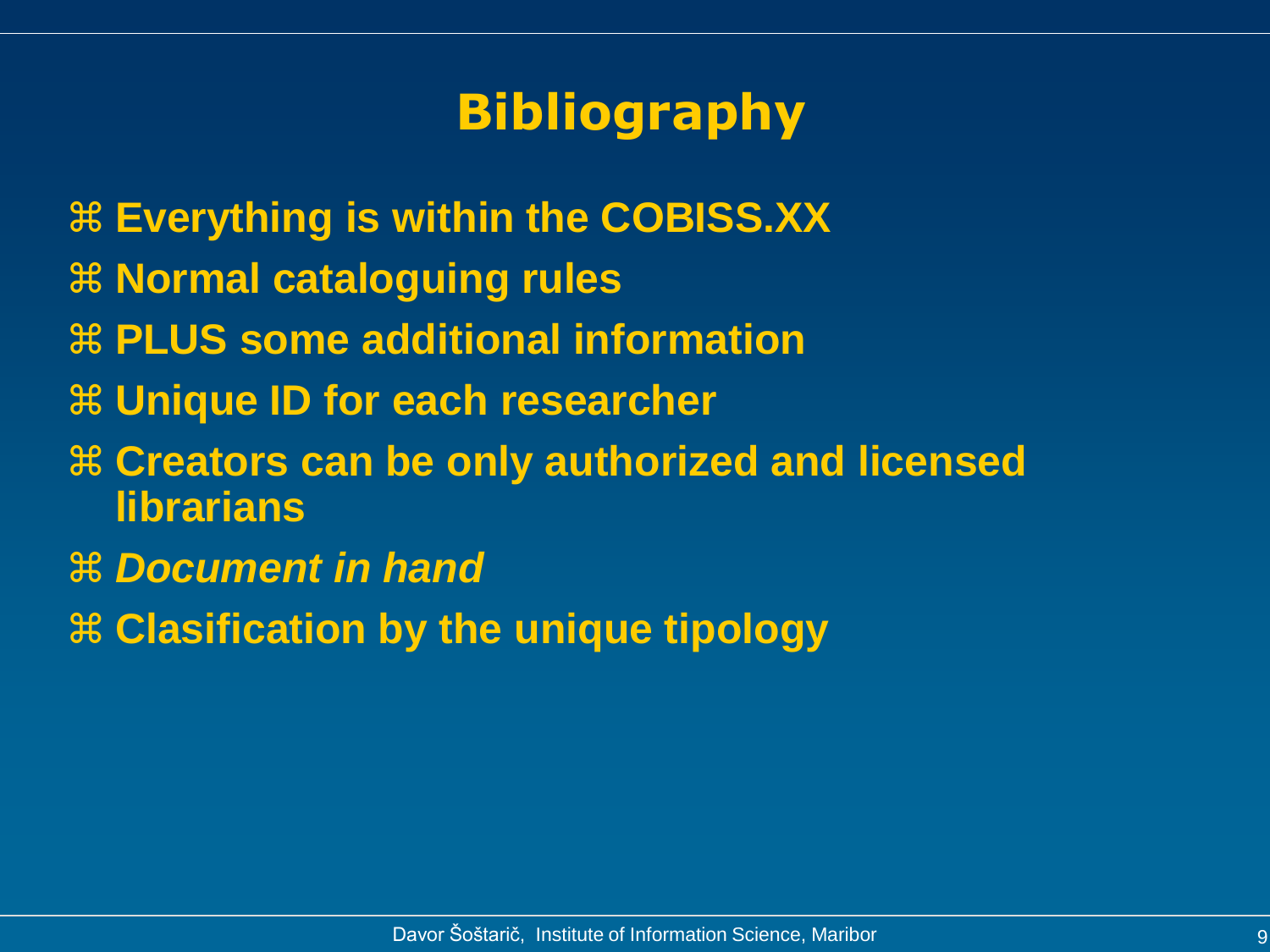|                       |                                | Categorisation                                                                |                |    |           |           |                             |  |  |
|-----------------------|--------------------------------|-------------------------------------------------------------------------------|----------------|----|-----------|-----------|-----------------------------|--|--|
|                       | <b>MATRIX EVALUATION MODEL</b> |                                                                               |                | А  |           | B         |                             |  |  |
|                       |                                |                                                                               | A <sub>1</sub> | A2 | <b>B1</b> | <b>B2</b> | $\overline{\phantom{0}}$ C1 |  |  |
|                       | 1.01                           | <b>Original Scientific Article</b>                                            |                |    |           |           |                             |  |  |
|                       |                                | 1.02 Review Article                                                           |                |    |           |           |                             |  |  |
|                       |                                | 1.03 Short Scientific Article                                                 |                |    |           |           |                             |  |  |
|                       |                                | 1.06 Published Scientific Conference<br><b>Contribution (Invited lecture)</b> |                |    |           |           |                             |  |  |
| <b>Classification</b> |                                | 1.08 Published Scientific Conference<br><b>Contribution</b>                   |                |    |           |           |                             |  |  |
|                       |                                | 1.16 Independent Scientific Component<br>Part in a Monograph                  |                |    |           |           |                             |  |  |
|                       | 2.01                           | <b>Scientific Monograph</b>                                                   |                |    |           |           |                             |  |  |
|                       | 2.24                           | <b>Patent</b>                                                                 |                |    |           |           |                             |  |  |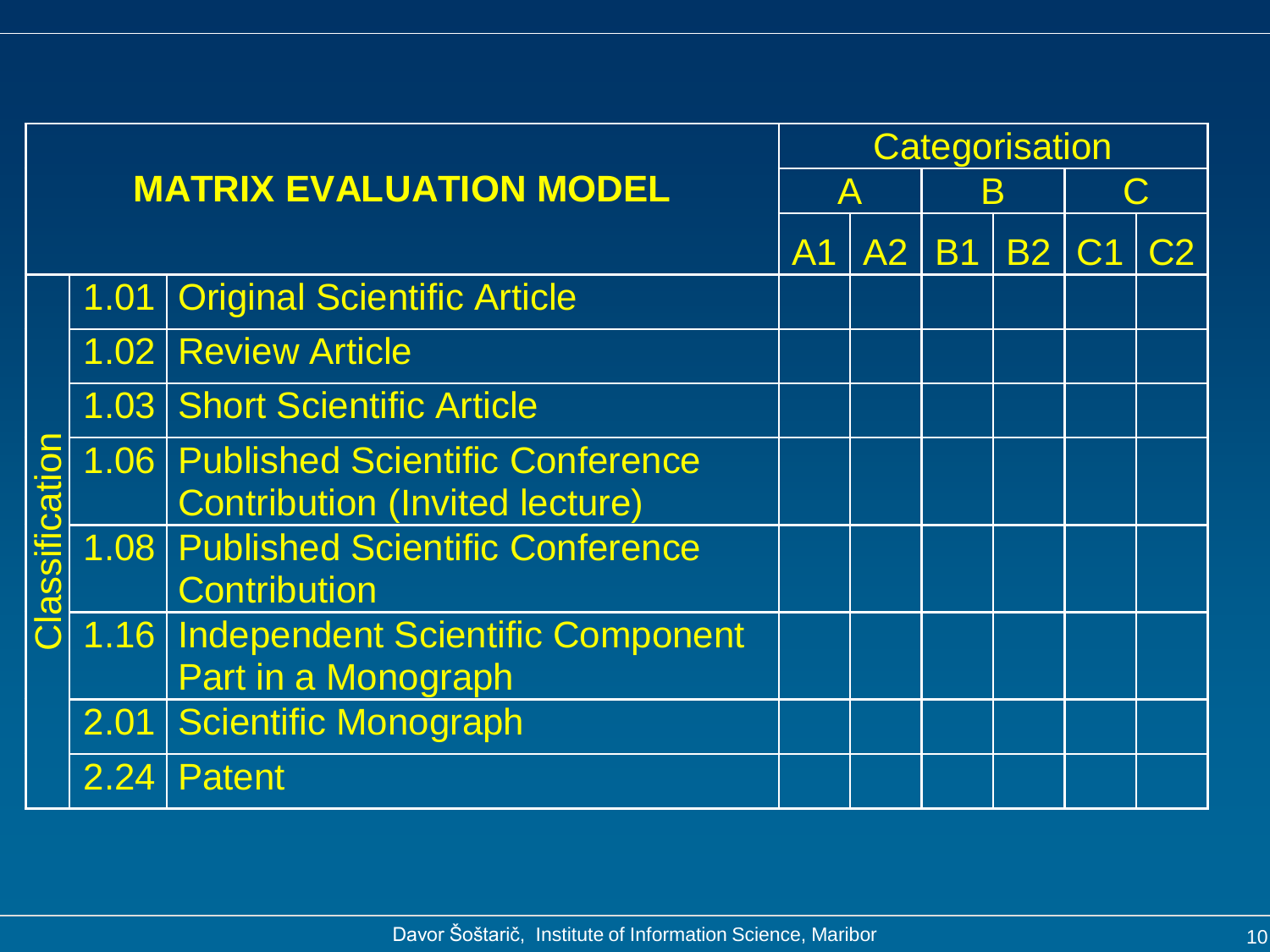|   |                                            |                                                                                                                                                                                                                                                                                                                              | <b>SIXCRIS</b>                                                             |                                  |
|---|--------------------------------------------|------------------------------------------------------------------------------------------------------------------------------------------------------------------------------------------------------------------------------------------------------------------------------------------------------------------------------|----------------------------------------------------------------------------|----------------------------------|
| 侖 |                                            | I Iskanje FI Storitve FI Prijava FI Obvestila FI o SICRIS-u                                                                                                                                                                                                                                                                  |                                                                            | $\boxtimes$                      |
|   |                                            | <b>RAZISKOVALEC / SODELAVEC</b>                                                                                                                                                                                                                                                                                              |                                                                            |                                  |
|   |                                            | 08721 Brešar Matej                                                                                                                                                                                                                                                                                                           |                                                                            |                                  |
|   |                                            | STATUS raziskovalec - aktiven v raziskovalni organizaciji<br>PREDSTAVITEV ZAPOSLITVE<br>PROJEKTI<br><b>PROGRAMI</b>                                                                                                                                                                                                          |                                                                            | 을중                               |
|   |                                            | <b>KONTAKTNI PODATKI</b>                                                                                                                                                                                                                                                                                                     |                                                                            | 會                                |
|   | <b>TELEFON</b><br><b>FAKS</b>              | ELEKTRONSKA POŠTA matej.bresar@fmf.uni-lj.si                                                                                                                                                                                                                                                                                 |                                                                            |                                  |
|   | <b>WWW NASLOV</b><br><b>DEJAVNOST</b>      |                                                                                                                                                                                                                                                                                                                              | Personal bibliography from COBISS.SI                                       |                                  |
|   |                                            | ARRS KLASIFIKACIJA<br>1.01.04 - Naravoslovno-matematične vede / Matematika / Algebra<br>1.01.01 - Naravoslovno-matematične vede / Matematika / Analiza                                                                                                                                                                       | Quantitative Evaluation of bibliographic units<br>Citations in WoS by year |                                  |
|   | <b>EXLIUCNE BESEDE</b>                     | teorija kolobarjev, funkcionalna analiza, operatorska teorija                                                                                                                                                                                                                                                                | Data for SRA's tenders                                                     |                                  |
|   | <b>BIBLIOGRAFDA</b><br>$\rightarrow$ VIDEO | Reprezentativne bibliografske enote / Celotna<br>Vrednotenje bibliografskih kazalcev raziskovalne uspešnosti po metodologiji ARRS (novi pravilnik)<br>Citiranost bibliografskih zapisov v WoS, ki so povezani z zapisi v COBIB.SI (po letih, h-indeks, normirani h-indel<br>Podatki za razpise ARRS (02.10.2009, 30.11.2009) |                                                                            |                                  |
|   |                                            | TV oddaje in predavanja<br>ZNANJE TUJIH JEZIKOV (branje / pisanje / govor)                                                                                                                                                                                                                                                   |                                                                            |                                  |
|   |                                            | angleški tekoče / tekoče / tekoče                                                                                                                                                                                                                                                                                            |                                                                            |                                  |
|   | <b>IZOBRAZBA</b>                           |                                                                                                                                                                                                                                                                                                                              |                                                                            |                                  |
|   | <b>DIPLOMA</b><br>MAGISTERIJ 1989          | univ.dipl.inž.matematike, 1987<br>Uporabna matematika<br>Univerza v Ljubljani, FNT - Oddelek za matematiko, Slovenija                                                                                                                                                                                                        |                                                                            |                                  |
|   | <b>DOKTORAT</b>                            | Matematika<br>Univerza v Ljubljani, FNT - Oddelek za matematiko, Slovenija<br>doktor znanosti, 1990<br>Matematika<br>Univerza v Ljubljani, FNT - Oddelek za matematiko, Slovenija                                                                                                                                            |                                                                            |                                  |
| ⋒ |                                            |                                                                                                                                                                                                                                                                                                                              | Upravljalca baz podatkov: IZUM in ARRS                                     | ⊠                                |
|   |                                            |                                                                                                                                                                                                                                                                                                                              | Internet   Protected Mode: On                                              | $\frac{1}{4a}$ $\sqrt{24.100\%}$ |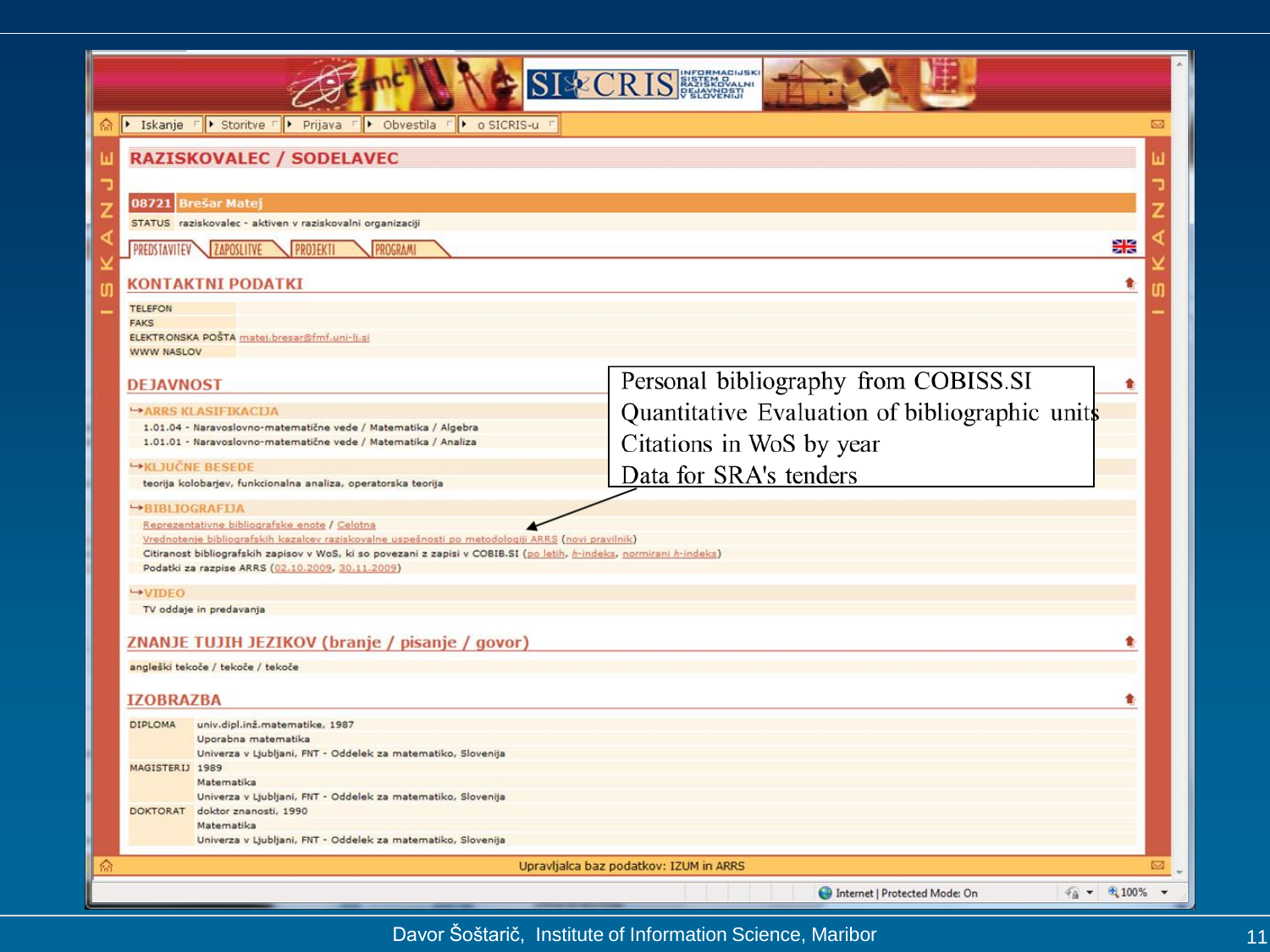|                 | <b>BIB records</b> | <b>Research</b><br>organizations | <b>Researchers</b> |
|-----------------|--------------------|----------------------------------|--------------------|
| Slovenia        | 3.910.141          | 901                              | 32.430             |
| Serbia          | 2.326.475          | 184                              | 9.352              |
| Montenegro      | 237.567            | 37                               | 1.051              |
| Macedonia       | 492.830            | 79                               | 2.039              |
| <b>Bosnia</b>   | 326.410            | 96                               | 2.133              |
| <b>Bulgaria</b> | 830.919            |                                  |                    |
| <b>Albania</b>  |                    | 9                                | 683                |
| Kosovo          |                    | 8                                | 32                 |